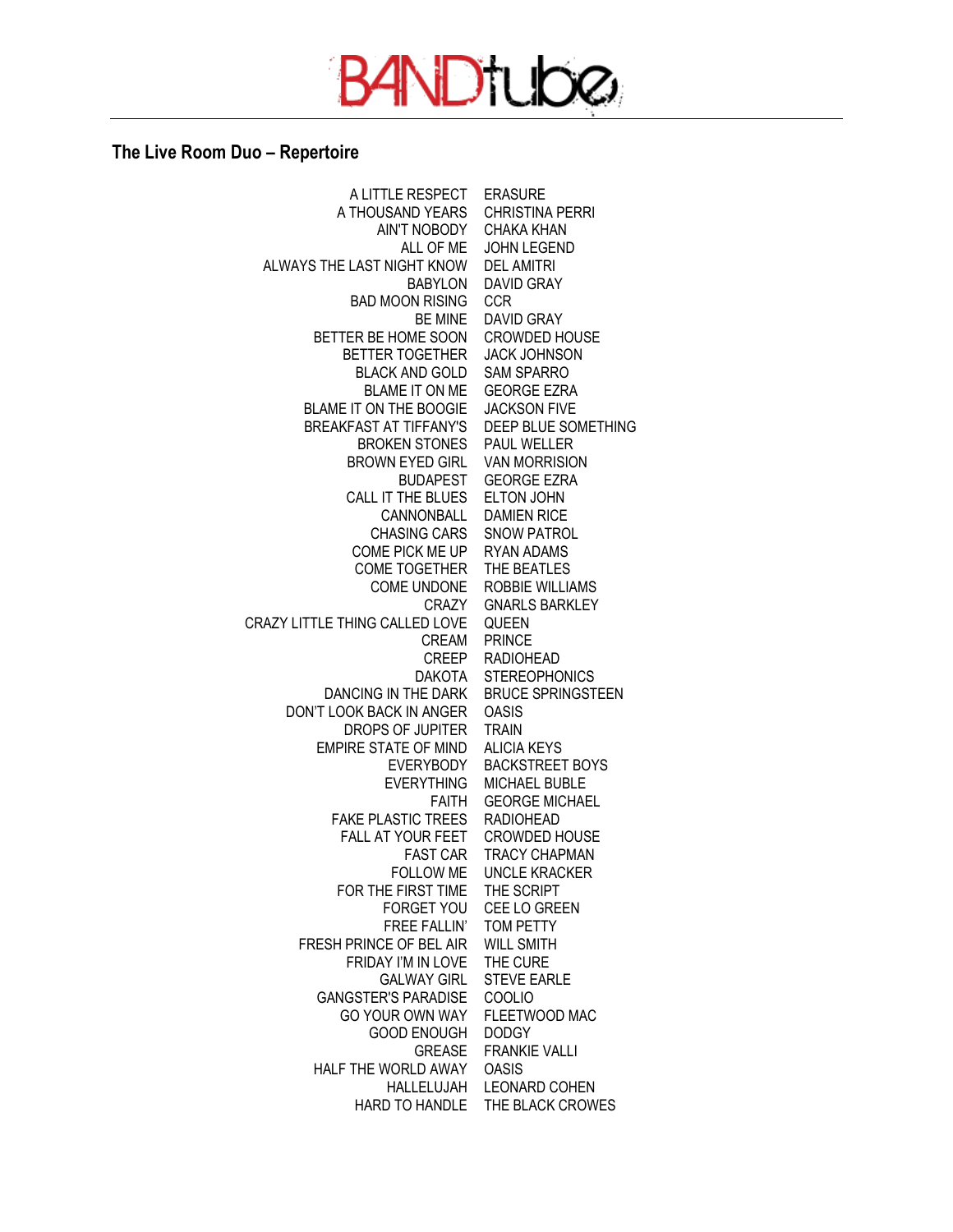

HAVE A NICE DAY HEAVEN HIGH AND DRY HIT ME BABY ONE MORE TIME HO HEY HOLD BACK THE RIVER HOLD ON, WE'RE GOING HOME HOME HOW LONG WILL I LOVE YOU HUMAN HURTS LIKE HEAVEN I DON'T TRUST MYSELF I FEEL FINE I MISS YOU I WANT YOU BACK I WISH I WON'T GIVE UP I'M A BELIEVER I'M YOUR MAN I'LL BE THERE FOR YOU IGNITION (REMIX) INDIAN SUMMER IT MUST BE LOVE ITS MY LIFE JOHNNY B GOODE KEEP ON MOVIN' KISS THIS THING GOODBYE KNOCKING ON HEAVENS DOOR LAID LATCH LAY YOUR LOVE ON ME LET ME LOVE YOU LET'S STAY TOGETHER LOSING MY RELIGION LUCKY MAN LYLA MARDY BUM MAGGIE MAY MIDNIGHT HOUR MR BRIGHTSIDE MUSTANG SALLY MY GIRL NEED YOU NOW NOTHING COMPARES 2 U NOTHING EVER HAPPENS NOT NINETEEN FOREVER ONE DAY ONE DAY LIKE THIS ONLY THING THAT LOOKS GOOD ON ME OVER MY HEAD PEOPLE ARE STRANGE PLAY THAT FUNKY MUSIC POOR MISGUIDED FOOL PUSH THE BUTTON RETURN OF THE MACK

ROCKS PRIMAL SCREAM**STEREOPHONICS** BRYAN ADAMS RADIOHEAD BRITNEY SPEARS THE LUMINEERS JAMES BAY DRAKE MICHAEL BUBLE ELLIE GOULDING THE KILLERS COLDPLAY JOHN MAYER THE BEATLES BLINK 182 JACKSON FIVE STEVIE WONDER JASON MRAZ THE MONKEES WHAM THE REMBRANDTS R KELLY **STEREOPHONICS** MADNESS BON JOVI CHUCK BERRY FIVE DEL AMITRI BOB DYLAN JAMES **DISCLOSURE** ROACHFORD MARIO AL GREEN R.E.M. THE VERVE OASIS ARCTIC MONKEYS ROD STEWART WILSON PICKETT THE KILLERS THE COMMITMENTS THE TEMPTATIONS LADY ANTEBELLUM SINEAD O CONNER DEL AMITRI THE COURTEENERS KODALINE ELBOW BRYAN ADAMS THE FRAY THE DOORS WILD CHERRY **STARSAILOR SUGABABES** MARK MORRISON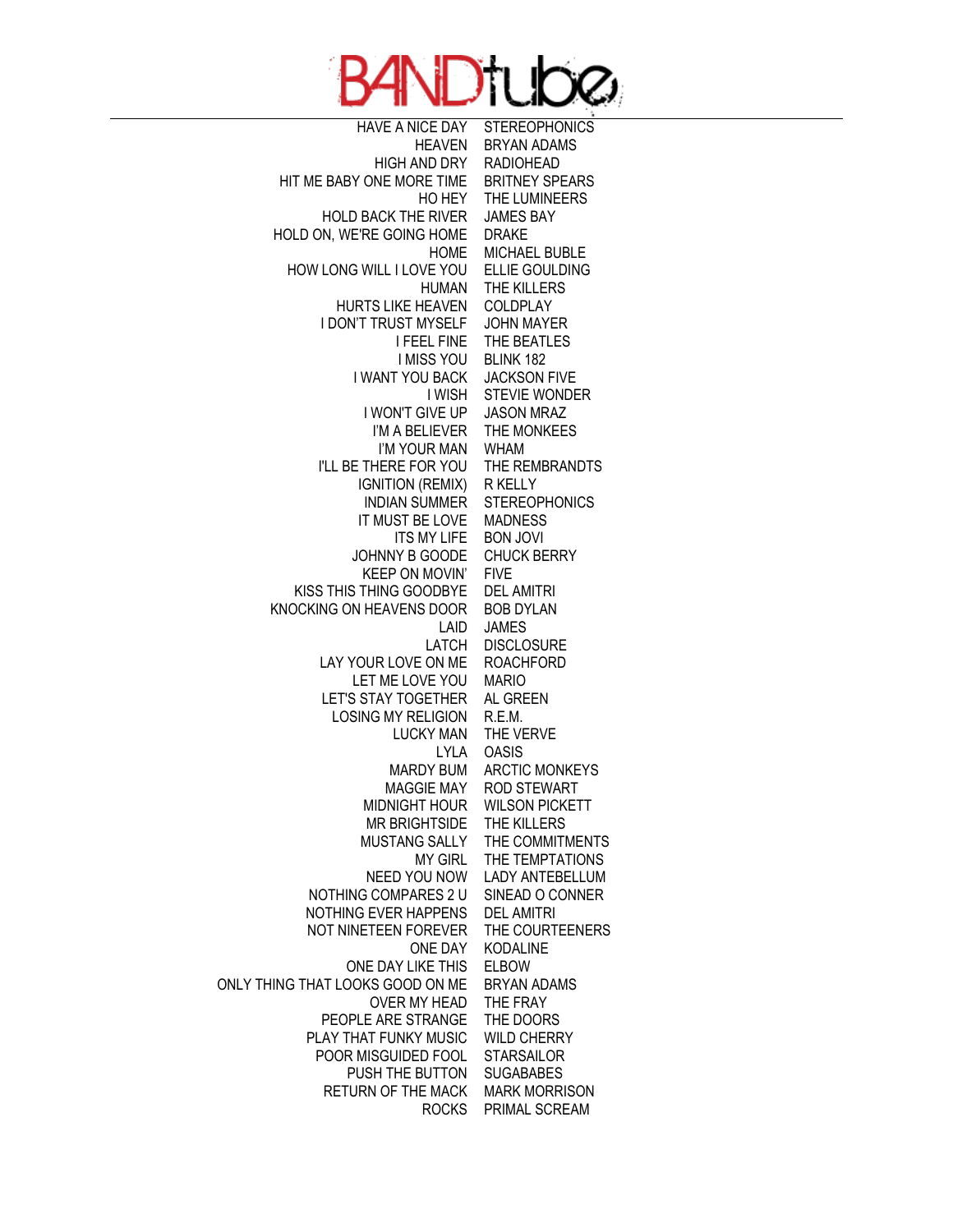

ROMEO AND JULIET ROUND ARE WAY ROXANNE SALLY CINNAMON SAME JEANS SAVE TONIGHT SAY SOMETHING SAY YOU LOVE ME SEWN SEX ON FIRE SHAPE OF MY HEART SHE BANGS THE DRUMS SHE IS LOVE SHE WILL BE LOVED SHE'S ELECTRIC SHINE SIGNED, SEALED, DELIEVERED SILENCE IS EASY SIT DOWN SOMEBODY ELSE'S GUY SOMEWHERE IN MY HEART SOMEWHERE ONLY WE KNOW STAND BY ME STILL HAVEN'T FOUND WHAT I'M LOOKING FOR STUCK IN A MOMENT STUCK IN THE MIDDLE SUMMER OF 69 SUPERSONIC **SUPERSTITION** SUSPICIOUS MINDS SWEET HOME ALABAMA TAINTED LOVE TAKE IT EASY TALK TONIGHT **TEARDROPS** TEENAGE DREAM TEMPTED THAT'S ENTERTAINMENT THE IMPORTANCE OF BEIN IDLE THE JOKER STEVE MILLER BAND THE SCIENTIST THE WAY YOU MAKE ME FEEL THINKING OF YOU TIME AFTER TIME TIMES LIKE THESE TO THE ONE I LOVE TWIST AND SHOUT TWO CAN PLAY THAT GAME UP THE JUNCTION WEATHER WITH YOU WHAT'S UP? WHEN YOU SAY NOTHING AT ALL WISH YOU WERE HERE WITH A LITTLE HELP FROM MY FRIENDS WITH OR WITHOUT YOU WONDERFUL TONIGHT ERIC CLAPTONDIRE STRAITS OASIS THE POLICE STONE ROSES THE VIEW EAGLE EYE CHERRY JAMES FLEETWOOD MAC THE FEELING KINGS OF LEON **STING** STONE ROSES OASIS MAROON 5 OASIS TAKE THAT STEVIE WONDER **STARSAILOR** JAMES JOCELYN BROWN AZTEC CAMERA KEANE BEN E. KING  $U<sub>2</sub>$  $U<sub>2</sub>$ STEALERS WHEEL BRYAN ADAMS OASIS STEVIE WONDER ELVIS PRESLEY LYNARD SKYNARD SOFT CELL THE EAGLES OASIS WOMACK & WOMACK KATY PERRY SQUEEZE THE JAM OASIS COLDPLAY MICHAEL JACKSON SISTER SLEDGE CYNDI LAUPER FOO FIGHTERS DAVID GRAY BEATLES BOBBY BROWN SQUEEZE CROWDED HOUSE 4 NON BLONDES RONAN KEATING PINK FLOYD BEATLES  $U<sub>2</sub>$